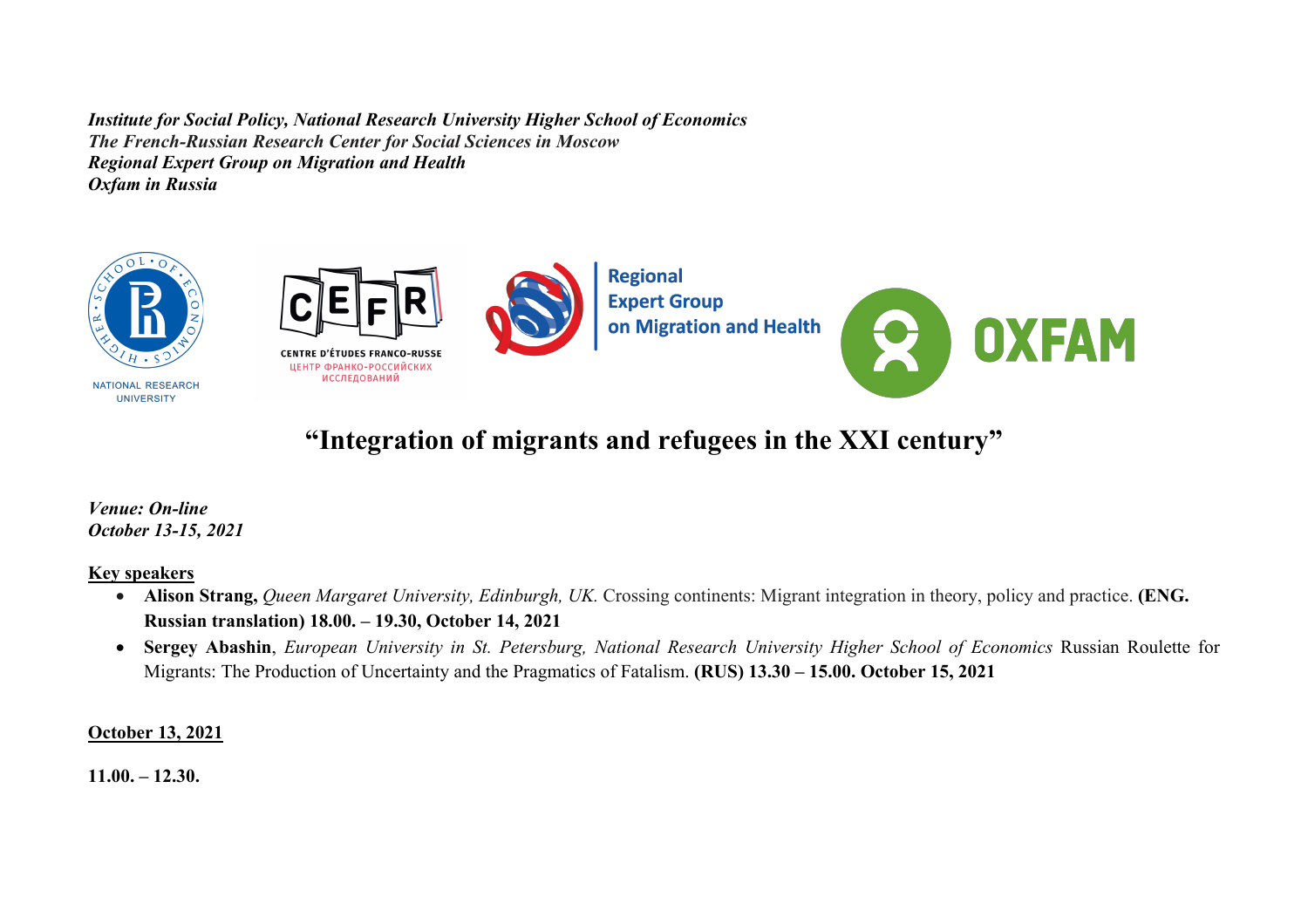#### **Integration of migrant workers (RUS)**

Convenor: **Ekaterina Demintseva**, *Institute of Social Policy, Higher School of Economics, Moscow*

**Igor Shichkin**, *Plekhanov Russian University of Economics,* 

Social protection of labor and forced migrants in Russia as a factor of integration into the host society

**Olga Brednikova**, *Center for Independent Social Research* «Mobilis in mobile»: on the issue of integration of a mobile entity

**Vladimir Mukomel**, *Institute of Sociology of the Federal Research Center of the Russian Academy of Sciences* The specifics of the integration of Central Asian labor migrants in Russia: everyday life, background, and prospects

**13.00 - 14.30.**

## **New diasporas (RUS)**

Convenor: **Dmitry Oparin**, *Institute for Ethnology and Anthropology, Russian Academy of Sciences; Institute of Social Policy, Higher School of Economics, Moscow*

**Pavel Inozemtsev***, independent anthropologist* Peculiarities of migration of Russian-speaking expats in South-East Asia

**Lidia Kurbanova**, *Chechen State University* Integration of the second-generation Chechen diaspora in Europe (example of Belgium)

**Nadezhda Kudeyarova**, *Institute of Latin America of the Russian Academy of Sciences* The Venezuelan migration crisis: individual strategies and policies of neighboring states

**15.00. – 16.30.**

**Integration through the institutions (RUS)**  Convenor: **Daniel Kashnitsky**, *Institute of Social Policy, Higher School of Economics, Moscow* **Svetlana Ruseishvili**, *Federal University of São Carlos, Brazil*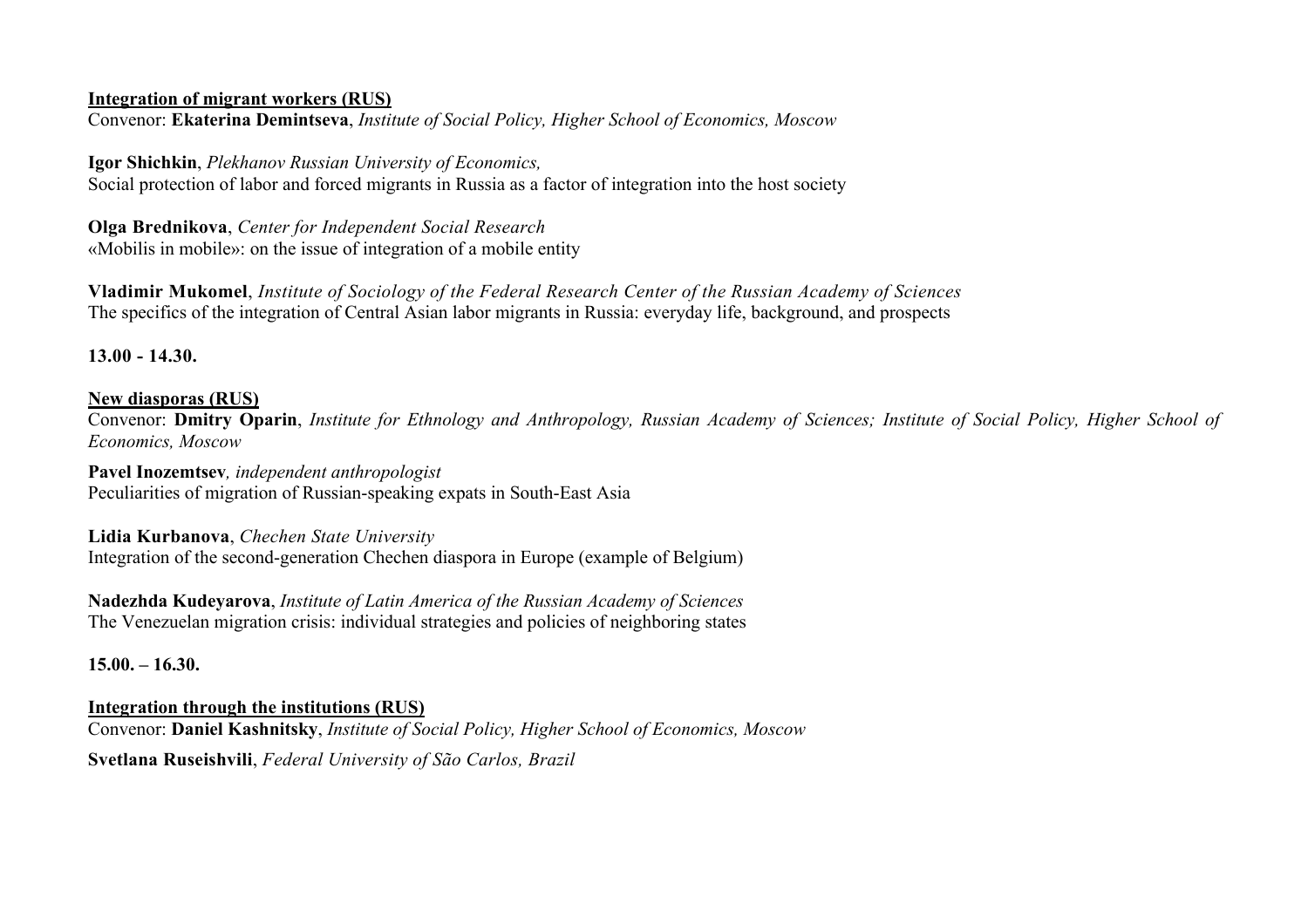University as a channel for refugees' integration in Brazil: the experience of Sergio Vieira de Mello's Department at the Federal University of São Carlos

**Elena Maslovskaya**, *Institute of Sociology of the Federal Research Center of the Russian Academy of Sciences* Access of migrants to justice in Russia and Sweden: the role of court interpreters

**Irina Nam**, *Tomsk State University* The role of NGOs in the adaptation/integration of labor migrants in Siberian cities (the example of Tomsk and Irkutsk)

## **17.00-18.30**

## **Culture within the migration context (ENG)**

Convenor: **Dmitry Oparin**, *Institute for Ethnology and Anthropology, Russian Academy of Sciences; Institute of Social Policy, Higher School of Economics, Moscow*

**Petra Sidler,** *University of Applied Sciences and Arts Northwestern Switzerland & University of Neuchâtel* **Wassilis Kassis**, *University of Applied Sciences and Arts Northwestern Switzerland*, Finding new latent integration patterns in acculturation research

**Kateryna Lobodenko**, *University Paris 3* Russians in France: emigration of the 1920s-1930s through the eyes of cartoonists in exile

**Maria Rodina**, *National Research University Higher School of Economics* «Arab in the new black»: migrants from the Middle East in the English-speaking stand-up

**October 14, 2021**

**11.00. – 13.00.**

**Integration of migrants in the city (RUS)** Convenor: **Ekaterina Demintseva**, *Institute of Social Policy, Higher School of Economics, Moscow*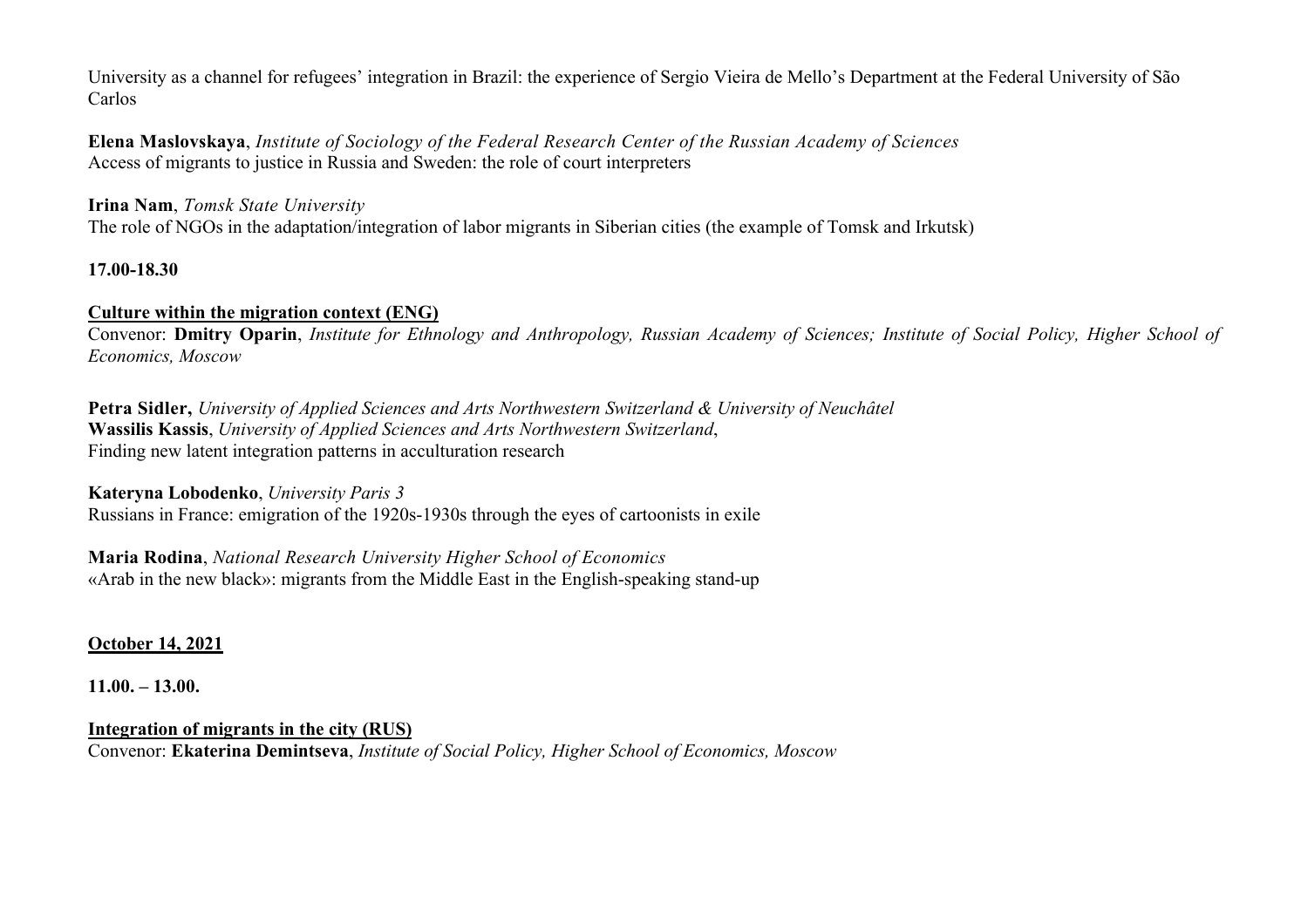**Emil Pain**, *National Research University Higher School of Economics*

The "third way" between assimilation and segregation. What prevents the formation of Russian interculturalism?

**Nona Shahnazarian**, *Institute of Archeology and Ethnography of the Armenian Academy of Sciences; Center for Independent Social Research*, *Saint Petersburg*

Diversity of migration policy in Russian cities: an Armenian case

**Vera Peshkova**, *Institute of Sociology FCTAS RAS* Entrepreneurship and integration of international migrants in Russia

**Diana Bryazgina**, *Tomsk State University; Irkutsk State University* «Ethnic» markets in a Siberian city: experience of migrants' exploration of the urban infrastructure

**13.30. – 15.00.**

**Integration of migrants and refugees' children in the school environment (RUS. English translation)** Convenor: **Ekaterina Demintseva**, *Institute of Social Policy, Higher School of Economics, Moscow*

**Kalandarov Tohir**, *IEA RAS, Moscow* Integration experience of Ismaili children in the Russian society (the example of the Regional Public Organization «Noor» in Moscow)

**Tenisheva K.А.** and **D.А. Alexandrov**, *HSE University Saint Petersburg* Adaptation of migrants' children in Russian schools

**Savelieva S.S.** and **D.K.Khodorenko**, *HSE University Saint Petersburg* The role of teachers in the adaptation of the children of migrants

**15.30 – 17.00**

**Integration of children in educational institutions (ENG. Russian translation)** Convenor: **Ekaterina Demintseva**, *Institute of Social Policy, Higher School of Economics, Moscow*

**Claire Schiff***, Centre Emile Durkheim (CNRS, UMR 5116), Collège Sciences de l'Homme,*  Adjusting to new types of migrant pupils in France: the case of Bulgarian Roma and Syrian refugee children in urban versus rural contexts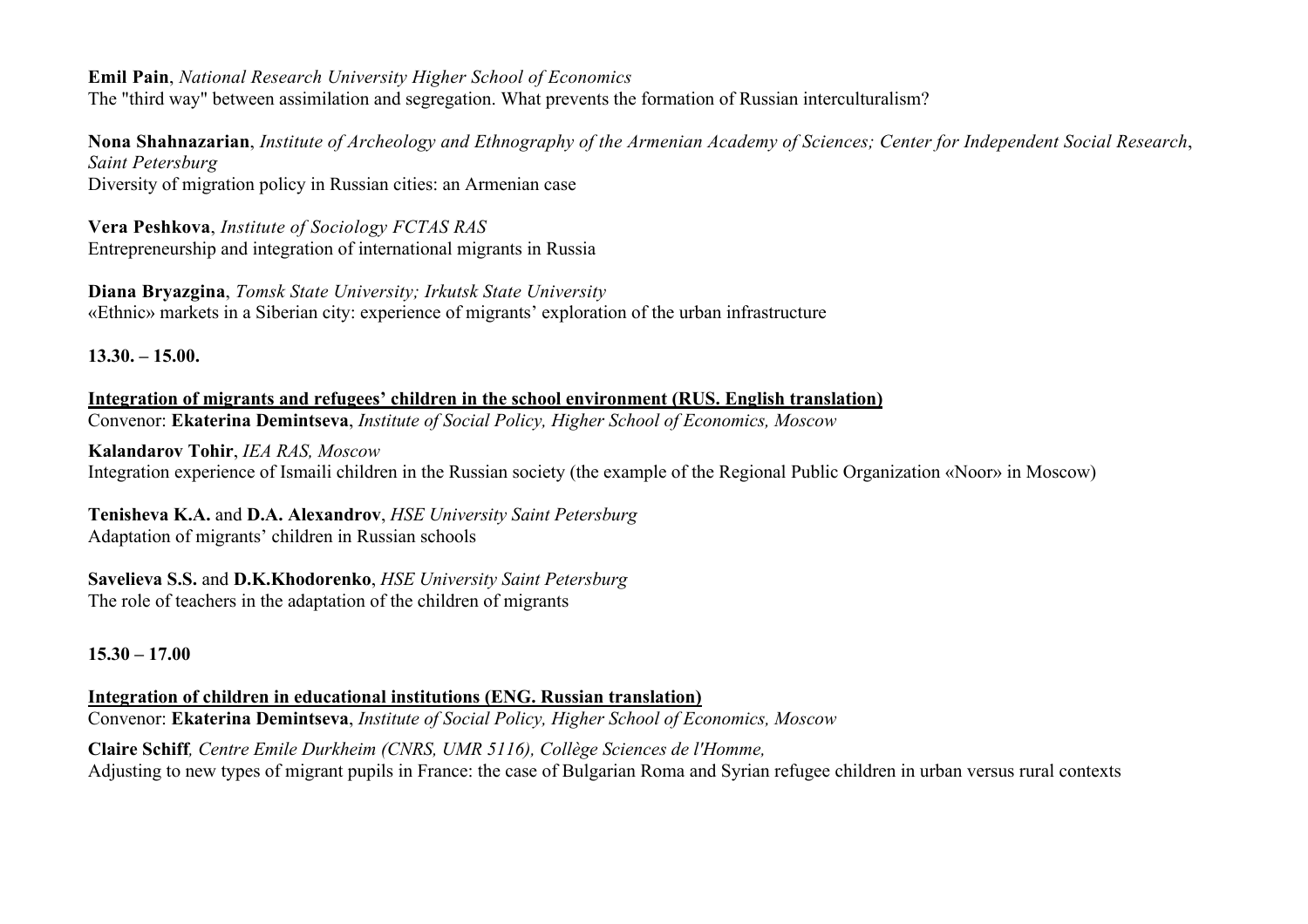#### **Ana Lorena Bruel**, *Universidade Federal do Paraná, Brazil,*

Access to school and trajectories of international immigrant students in Basic Education: an analysis of the production of inequalities and policies for the distribution of educational opportunities in municipalities in Brazil

**Reza Habib**, *Higher School of Economics, Moscow*

Mainstreaming Educational Integration for Rohingya Refugee Children in Bangladesh

**18.00. – 19.30**

**Key speaker. Alison Strang,** *Senior Research Fellow, the Institute for Global Health and Development, Queen Margaret University, Edinburgh, UK*  Crossing continents: Migrant integration in theory, policy and practice **(ENG. Russian translation)**

# **October 15, 2021**

**11.00. – 13.00.**

**Refugees in Russia (RUS)** Convenor**: Tatiana Intigrinova**, Oxfam in Russia

**Svetlana Zaremba-Pike**, *National Research University Higher School of Economics* Mental health of Afghan refugees in Russia: the role of discrimination, religiosity and the level of education

**Alfya Lyapina**, *National Research University Higher School of Economic,* Social solidarity among Сircassians: Circassian refugees from Syria in Russia

**Natalia Khodyreva**, *Saint Petersburg University*, Socio-economic and psychological problems of integration of Ukrainian female refugees in Russia

**Zarui Yeremyan**, *National Research University Higher School of Economics* Questions of successful adaptation of forced migrants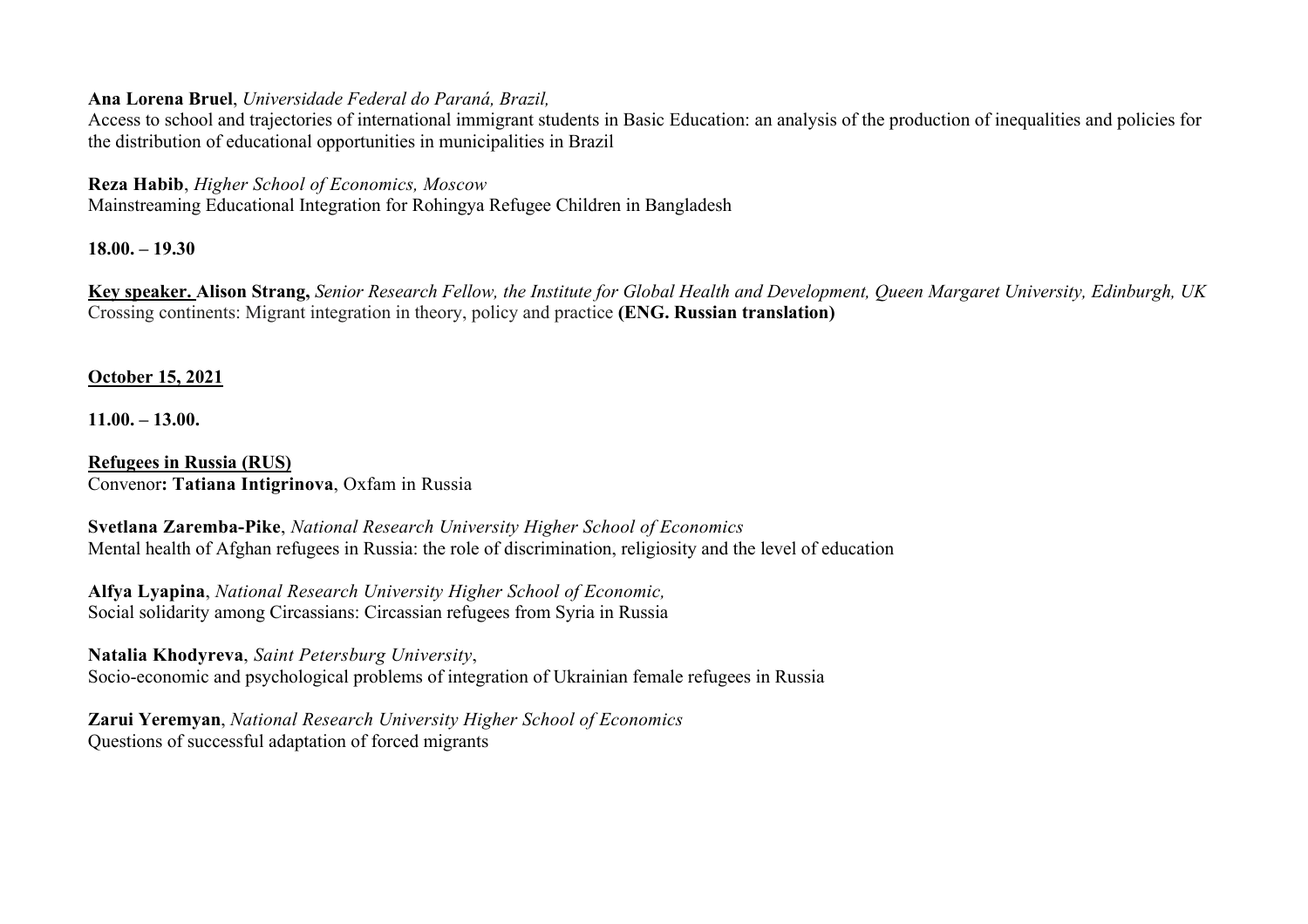**13.30 – 15.00**

**Key speaker. Sergey Abashin**, *European University in St. Petersburg, National Research University Higher School of Economics* Russian Roulette for Migrants: The Production of Uncertainty and the Pragmatics of Fatalism (RUS)

**15.30 – 17.30**

#### **Migration and health panel (Russian/English translation)**

Convenor: **Daniel Kashnitsky**, *Institute of Social Policy, Higher School of Economics, Moscow*

**Anna Bredström**, *Division of Migration, Ethnicity and Society (REMESO), Linköping University, Sweden* Language, culture, and maternity care: troubling interpretation in an institutional context

**Olga Belousova**, *JM Social worker, Shagi Foundation, Witte University, Moscow, Russia*  Legal uncertainty of stateless HIV-infected people

**Liudmila Vins**, *Project Coordinator, Luna, Yekaterinburg, Russia* Labor migrants and the trap at deportation centers

**18.00. – 20.30**

## **Integration of migrants and refugees (ENG)**

Convenor: **Dmitry Oparin**, *Institute for Ethnology and Anthropology, Russian Academy of Sciences; Institute of Social Policy, Higher School of Economics, Moscow*

**Caress Schenk**, *Nazarbayev University*, Astana, You must be counted to count (i.e. to matter)

**Aude Merlin,** *Universite libre de Bruxelles, CEVIPOL*,

**Anne le Huerou**, *Universite Paris Nanterre, ISP*

Chechens refugees (and their children) in the EU: facing the challenges of integration and fear of stigmatization in the context of the new security agenda

**Vitalie Stirba**, *National Institute for Economic Research, Chisinau*,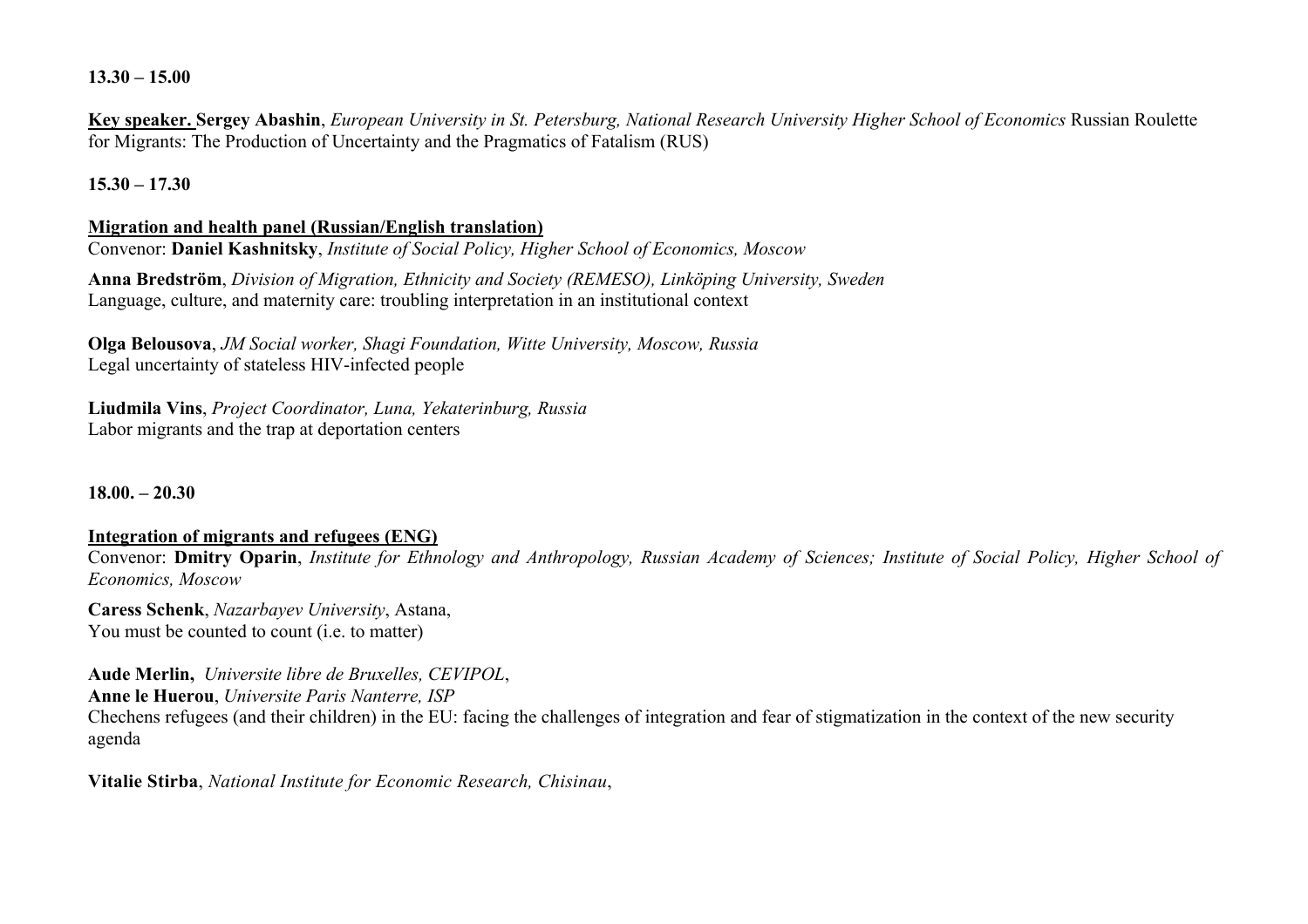Moldovan rural households in the context of out-migration: a socio-economic approach

**Isaac Oni**, *Higher School of Economics*, *Moscow* Integration of African Migrants in The Social and Economic Spaces in Moscow

**Ekaterina Kiseleva**, *Peoples' Friendship University of Russia (RUDN)* Integration of migrants and refugees from the international law viewpoint

**Alison B Strang,** *Queen Margaret University, Edinburgh UK.* Crossing continents: Migrant integration in theory, policy and practice **(ENG. Russian translation) 18.00. – 19.30, October 14, 2021**

**Abstract**: In an increasingly mobile world, migration policy, practice and scholarship becomes ever more central to the well-being of local, regional, national and international communities. This presentation will outline the origins and rationale underlying the 'Indicators of Integration' framework (Ager & Strang, 2008; Strang & Ager 2010), a holistic and evidence-based approach to addressing refugee integration. The framework, described as a 'mid-level theory', has underpinned much policy, practice and research globally in the past decade. The presentation will consider key evidence and insights emerging from recent research. In addition, using the UK and Scotland in particular as a case study, the presentation will examine examples of collaborative refugee integration policy and practice. This will focus on the UK Government integration toolkit, the New Scots integration strategy and examples of practical interventions that exemplify a holistic approach to community integration.

**Biography:** Alison's research concerns the mental health and wellbeing of those affected by conflict and disaster. She developed the 'Indicators of Integration' framework (Ager & Strang, 2008) and co-authored the UK Home Office updated version in 2019. Her research, in both humanitarian and resettlement contexts, seeks out grassroots perspectives and experiences to support communities, practitioners and policy makers. Recent research has addressed refugee mental health and social isolation, including in the context of COVID pandemic restrictions; social capital and the mapping of social connections; and new refugees' integration pathways. Alison led the development and roll out of the Scottish Government, local government and Scottish Refugee Council led national strategy: 'New Scots: Integrating Refugees in Scotland's Communities', until 2018. She is the co-founder of the 'Mental Health and Psychosocial Support Network' a global platform to improve mental health and psychosocial wellbeing in emergencies and situations of adversity by improving access to people, resources and knowledge (www.mhpss.net).